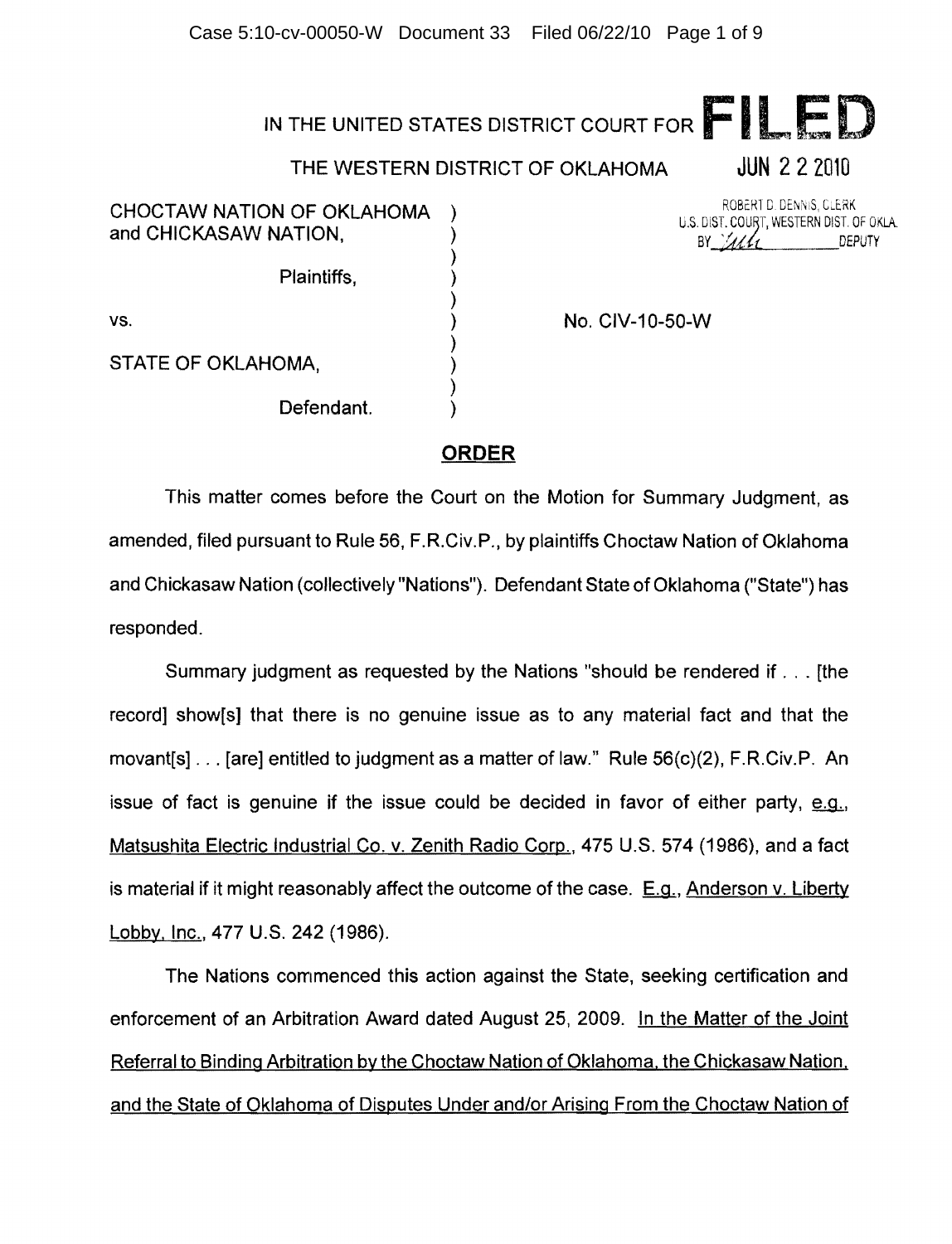Oklahoma and State of Oklahoma Gaming Compact and the Chickasaw Nation and State ofOklahoma Gaming Compact. Based upon the record, the Court makes its determination with regard to the Nations' entitlement to the relief it has requested.

The Indian Gaming Regulatory Act ("Act"), 25 U.S.C. § 2701 et seq., provides that a compact may be negotiated between tribal governments and states to govern the conduct of "Class **III gaming" on Indian lands.** E.g., id. § 2701(d). The Act further provides that "[C]lass **III** gaming activity on the Indian lands of the Indian tribe shall be fully subject to the terms and conditions of the Tribal-State compact entered into ... by the Indian tribe that is in effect."  $\underline{Id}$ . § 2710(d)(2)(C).

Oklahoma State Question 712, adopted November 2,2004, by a vote ofthe citizens of the State of Oklahoma, proposed a model gaming compact as an offer to federallyrecognized tribes in the State of Oklahoma to engage in "Class **III** gaming" on tribal lands within these tribes' Indian country under the terms and conditions of the proposed compact. See 3A O.S. § 281 (codification of State Question 712, Model Tribal Gaming Compact).

On November 23, 2004, Chickasaw Nation accepted the State's offer and entered into the Chickasaw Nation and State of Oklahoma Gaming Compact ("Compact"), which became effective February 8,2005. On November24, 2004, Choctaw Nation of Oklahoma likewise accepted the State's offer and entered into the Choctaw Nation of Oklahoma and State of Oklahoma Gaming Compact ("Compact"), which became effective February 9, 2005. Pursuant to these Compacts, the Nations have conducted and continue to conduct "Class III gaming" on tribal lands within their Indian County in conformity with the terms and conditions of their respective compacts.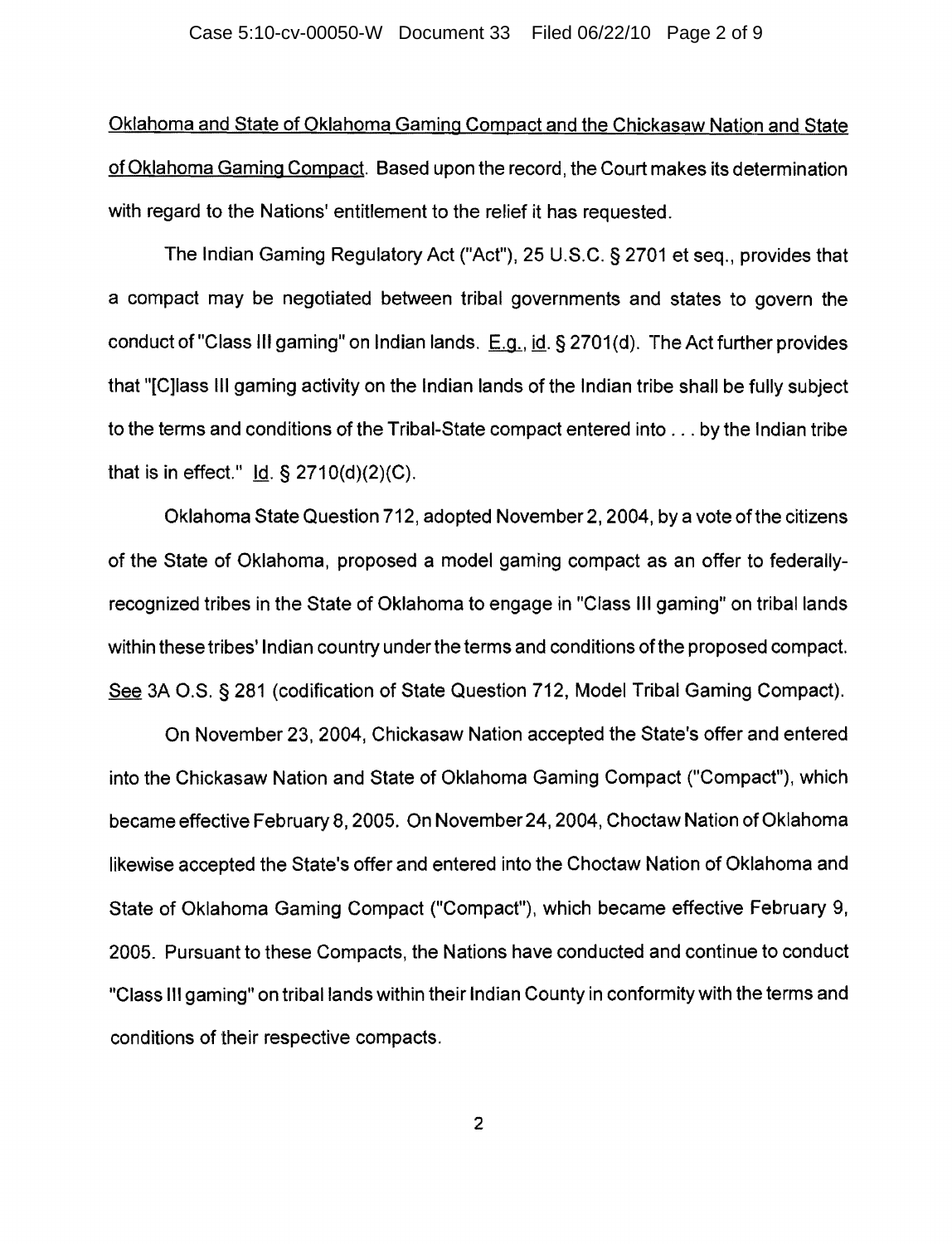Part 12 of the Compacts entered into by the Nations is entitled "Dispute Resolution," and it provides that

in the event of any dispute  $\dots$ , including, but not limited to, a dispute over the proper interpretation of the terms and conditions of th[e] Compact, the following procedures may be invoked ...."

3A O.S. § 281, Part 12. The procedures outlined in the Compacts require the "party ... seeking an interpretation of th[e] Compact [to] first ... serve written notice on the other party[,]" id. Part 12(1), and permit "either party  $\ldots$  [to] refer a dispute arising under th[e] Compact to arbitration ... , subject to enforcement or pursuant to review as provided by

paragraph  $3^1$  of  $\dots$  Part [12] by a federal district court." Id. Part 12(2).

Part 12(2) of the Nations' Compacts further provides that "[t]he remedies available through arbitration are limited to enforcement of the provisions of th[ese] Compact[s]," id., and that "[t]he parties consent to the jurisdiction of such arbitration forum and court for such limited purposes and no other, and each waives immunity with respect thereto." Id.

 $1$ Part 12(3) provides:

Notwithstanding any provision of law, either party to the Compact may bring an action against the other in a federal district court for the de novo review of any arbitration award under paragraph 2 of ... Part [12]. The decision of the court shall be subject to appeal. Each of the parties hereto waives immunity and consents to suit therein for such limited purposes, and agrees not to raise the Eleventh Amendment to the United States Constitution or comparable defense to the validity of such waiver.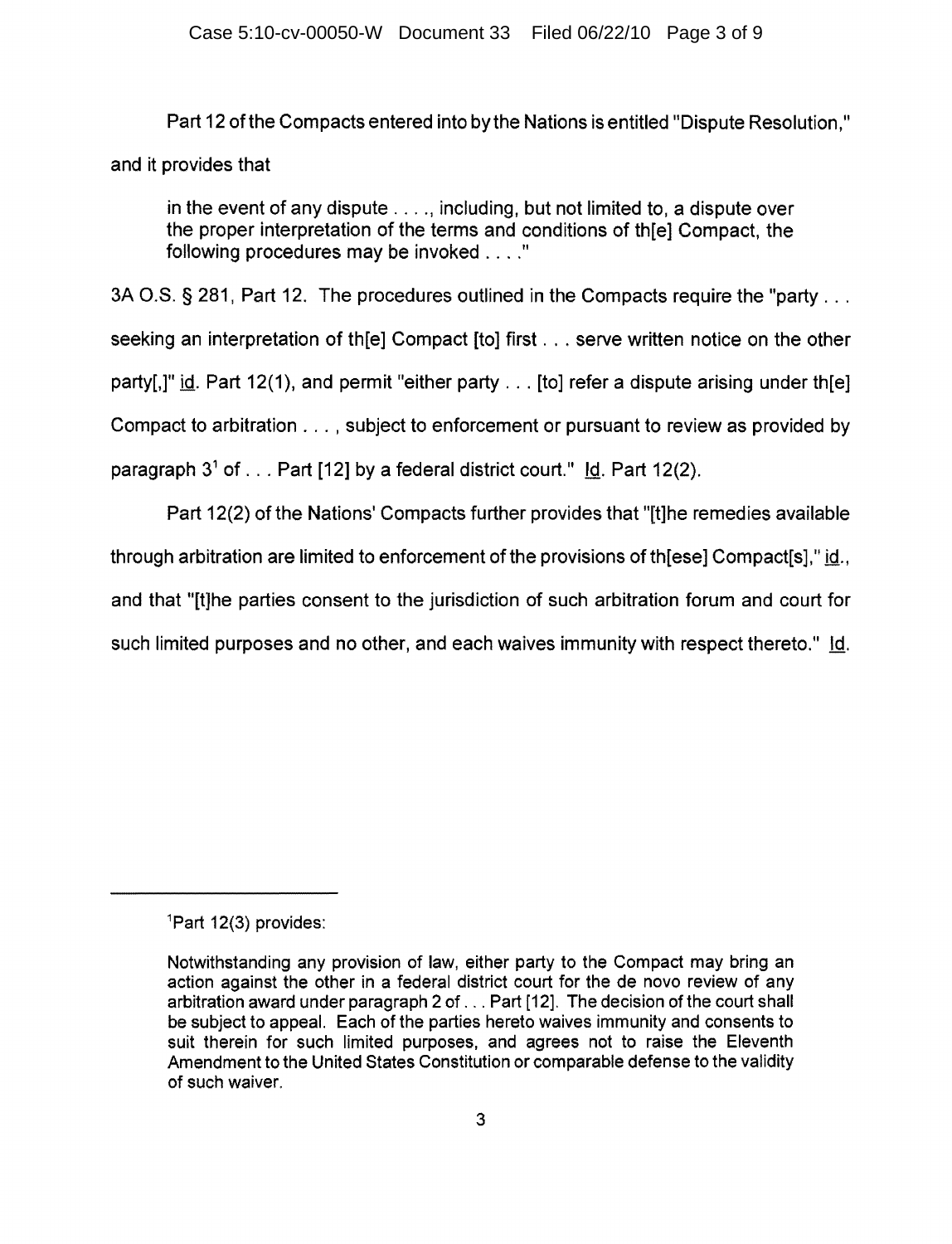On January 20, 2009, the Oklahoma Supreme Court<sup>2</sup> asserted state court civiladjudicatory jurisdiction over a compact-based, Indian country tort lawsuit brought by Loyman Cossey against Cherokee Nation Enterprises, L.L.C., formerly known as Cherokee Nation Enterprises, Inc., and Cherokee Nation Enterprises, Inc., for injuries he sustained while a customer at the Cherokee Casino in Roland, Oklahoma. Cossey v. Cherokee Nation Enterprises, LLC, 212 P.3d 447 (Okla. 2009). In so doing, the court held "that the state court [was] ... a 'court of competent jurisdiction' as that term ... [was] used in the [Tribal Gaming] Compact [Between the Cherokee Nation and the State of Oklahoma] executed [on November 16,2004] .... Id. at 450.

In response thereto, on February 4, 2009, Choctaw Nation of Oklahoma provided a Notice of Dispute to the State in the form prescribed by the Choctaw Nation of Oklahoma and State of Oklahoma Gaming Compact over the proper interpretation of that compact, and such Notice of Dispute triggered the dispute-resolution proceedings outlined in the Choctaw Nation of Oklahoma and State of Oklahoma Gaming Compact.

On that same date, Choctaw Nation of Oklahoma moved to stay two matters then pending in the Oklahoma Supreme Court until completion of the dispute resolution proceedings between Choctaw Nation of Oklahoma and the State, which had been triggered by the Notice of Dispute. In those two cases, Dye v. Choctaw Casino of Pocola,

<sup>&</sup>lt;sup>2</sup> Oklahoma Supreme Court Justice Joseph M. Watt wrote the published opinion, in which Justice James R. Winchester concurred. Vice Chief Justice Steven W. Taylor likewise concurred, but wrote separately. Justice Marian P. Opala joined in Justice Taylor's concurrence.

Justice Tom Colbert concurred specially in a separate written opinion; Justice Yvonne Kauger, joined by Chief Justice James E. Edmondson, concurred in part and dissented in part, and Justices Rudolph Hargrave and John F. Reif, writing separately, dissented.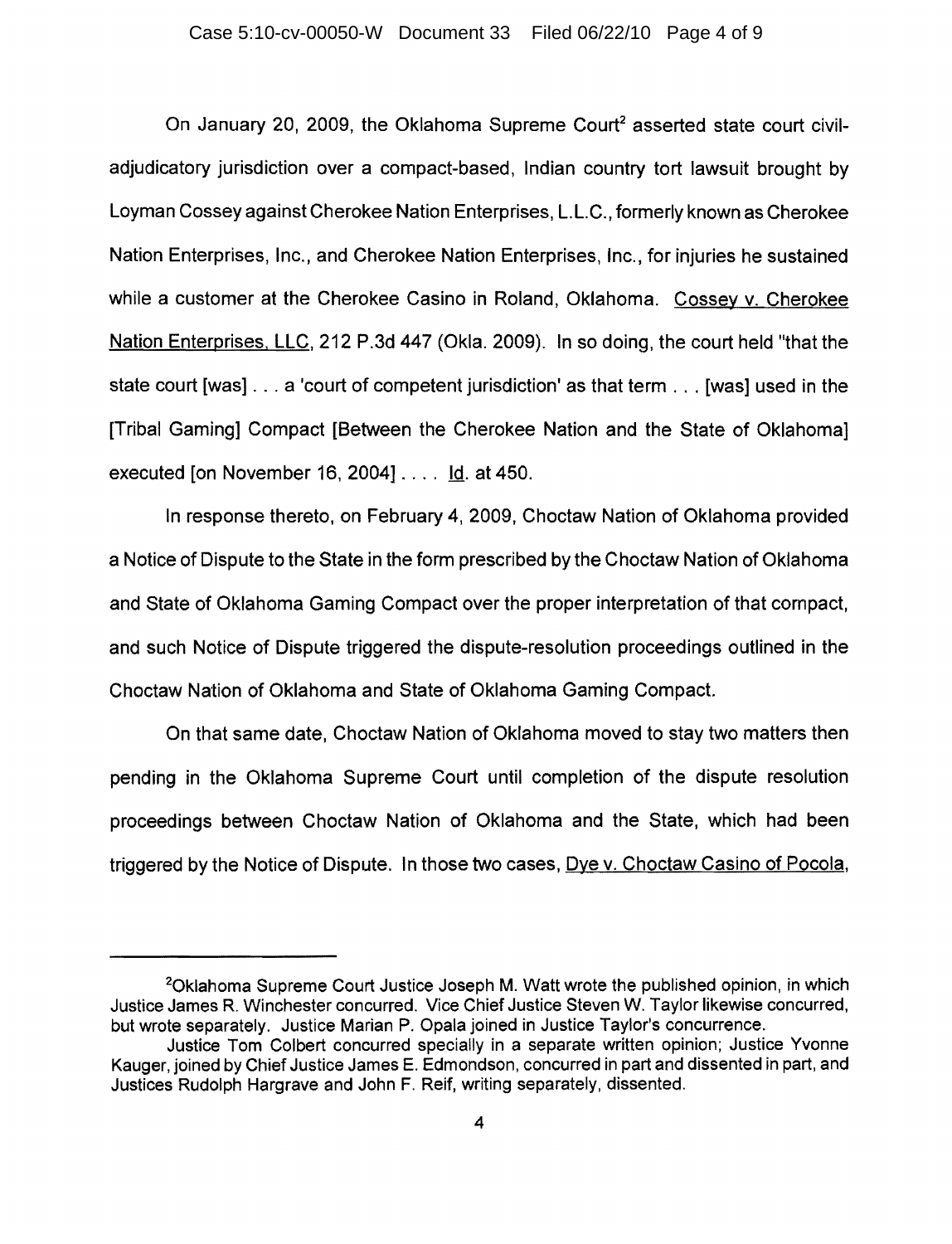Case No. 104,737,<sup>3</sup> and Griffith v. Choctaw Casino of Pocola, Case No. 104,887,<sup>4</sup> the plaintiffs had appealed the dismissal of their state court tort actions against Choctaw Nation of Oklahoma.<sup>5</sup> By Order dated March 3, 2009, the Oklahoma Supreme Court denied the Motions to Stay and refused to abate the proceedings.

On March 6, 2009, Chickasaw Nation provided a Notice of Dispute to the State in the form prescribed by the Chickasaw Nation and State of Oklahoma Gaming Compact over the proper interpretation of that compact, and such Notice of Dispute triggered the dispute-resolution proceedings outlined in the Chickasaw Nation and State of Oklahoma Gaming Compact.

On June 11,2009, the Oklahoma Supreme Court denied the Petition for Rehearing filed by the Cherokee Nation of Oklahoma in Cossey and issued its mandate, directing the state district court to proceed on the merits of the tort action.

 $3$ in Dye v. Choctaw Casino of Pocola, Case No. 104,737, Danny Dye was struck by a casino shuttle cart driven by a casino employee. He and his wife sued the Choctaw Casino of Pocola, Oklahoma, and Choctaw Nation of Oklahoma in the District Court for LeFlore County, Oklahoma, and claimed that the defendants' negligence had caused their injuries.

<sup>&</sup>lt;sup>4</sup>In Griffith v. Choctaw Casino of Pocola, Case No. 104,887, the plaintiff stepped into a flowerbed and fell. She sued the Choctaw Casino of Pocola, Oklahoma, and Choctaw Nation of Oklahoma in the District Court for LeFlore County, Oklahoma, and claimed that the defendants' negligence had directly caused her injuries.

<sup>5</sup>The state district judge in both Griffith and Dye "concluded that tribal courts and federal courts ha[d] jurisdiction over Indian tribes but state courts [did] ... not and dismissed the action[s]." Griffith v. Choctaw Casino of Pocola, 230 P.3d 488, 490 (Okla. 2009)(per curiam); e.g., Dye v. Choctaw Casino of Pocola, 230 P.3d 507, 509 (Okla. 2009)(per curiam).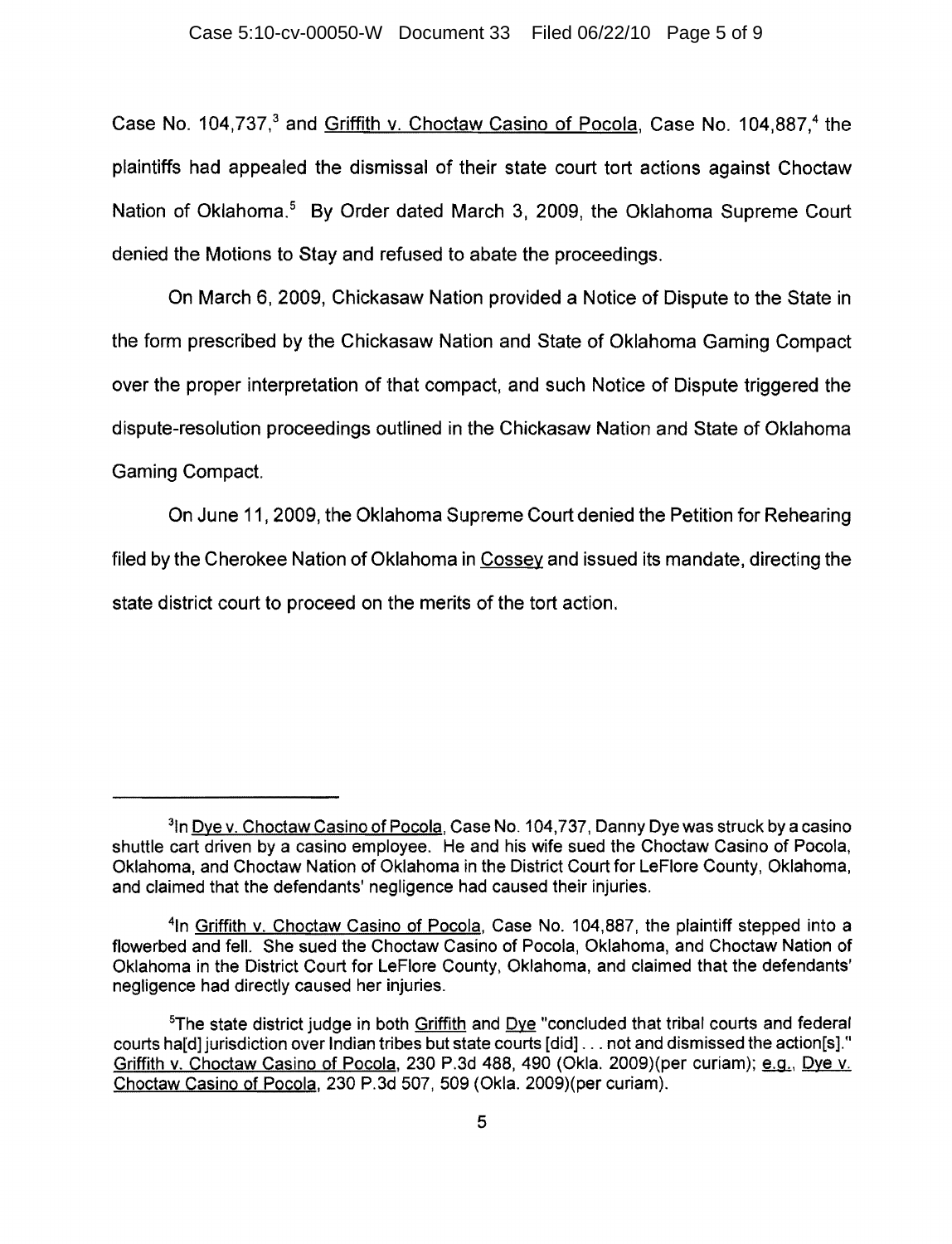On June 30, 2009, the Oklahoma Supreme Court issued five opinions<sup>6</sup> in Griffith v. Choctaw Casino of Pocola, 230 P.3d 488 (Okla. 2009)(per curiam), and three opinions<sup>7</sup> in Dye v. Choctaw Casino of Pocola, 230 P.3d 507 (Okla. 2009)(per curiam). The state supreme court held in both cases "that Oklahoma district courts are 'courts of competent jurisdiction' as that phrase is used in Oklahoma's statutory model tribal gaming compact and therefore the state courts may exercise jurisdiction over ... tort claims against the Choctaw Nation and its casino in Pocola, Oklahoma." 230 P.2d at 491; e.g., id. at 509.

On July 20, 2009, the Nations and the State entered into a Joint Referral to Binding

Arbitration Disputes Under and/or Arising From the Choctaw Nation of Oklahoma and State

of Oklahoma Gaming Compact and the Chickasaw Nation and State of Oklahoma Gaming

Compact and agreed to

submit to binding arbitral interpretation in light of controlling extrinsic law the issue of whether, under the Choctaw Nation of Oklahoma and State of Oklahoma Gaming Compact and the Chickasaw Nation and State of Oklahoma Gaming Compact, jurisdiction over all Compact based tort claim and/or prize claim lawsuits lies exclusively in Choctaw Nation or Chickasaw Nation forums.

On August 25, 2009, the Arbitration Award, sought to be certified and enforced in

this matter, was issued. Immediately thereafter, Choctaw Nation of Oklahoma filed a

<sup>&</sup>lt;sup>6</sup>Vice Chief Justice Taylor, by separate writing, Justice Opala, by separate writing, and Justices Watt, Winchester and Colbert concurred. Justice Kauger, by separate writing, concurred in part and dissented in part. Justice Hargrave dissented, and Justice Reif, by separate writing in which Chief Justice Edmondson joined, likewise dissented.

<sup>7</sup>Vice Chief Justice Taylor and Justices Opala, Watt, Winchester and Colbert concurred. Justice Kauger in a separate writing concurred in part and dissented in part. Justice Hargrave dissented, and Justice Reif, by separate writing, in which Chief Justice Edmondson joined, likewise dissented.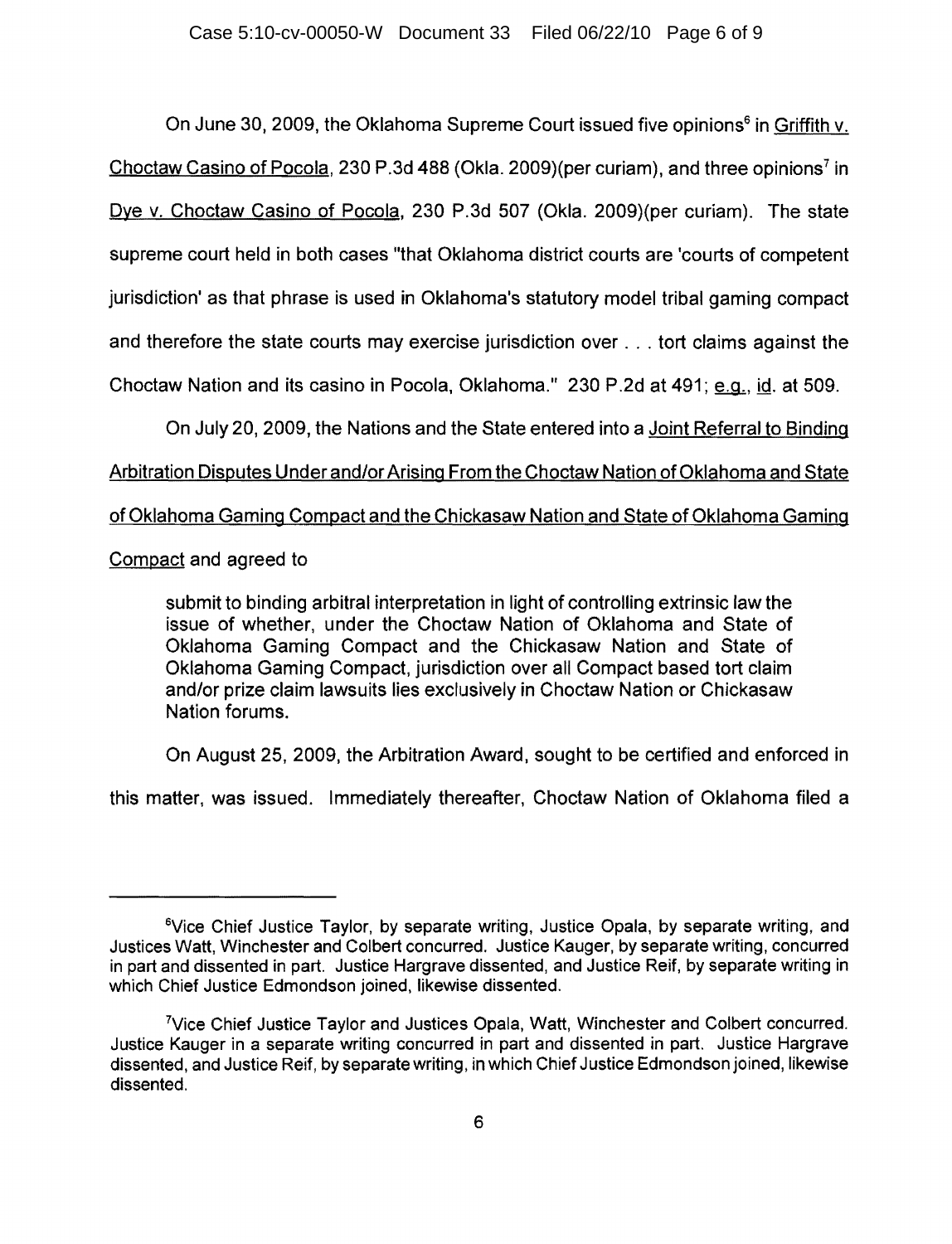Motion to Honor the Arbitration Award with the Oklahoma Supreme Court in Dye and Griffith.

On September 2, 2009, the state court directed the plaintiffs in Dye and Griffith to respond not only to the Petitions for Rehearing filed by the Choctaw Nation of Oklahoma on July 20, 2009, but also to the Motions to Honor the Arbitration Award filed by the Choctaw Nation of Oklahoma. On April 12, 2010, the Oklahoma Supreme Court denied both the Petitions for Rehearing and the Motions to Honor the Arbitration Award.<sup>8</sup>

The Nations have argued before this Court that they are entitled to summary judgment pursuant to Part 12 of the parties' Compacts and thus, entitled to certification of the Arbitration Award. The State has not disputed any of the facts outlined by the Nations in their Motion for Summary Judgment, as amended, and it has not asserted any affirmative defenses or arguments that would preclude certification in this case. The State has stated in its response that if Part 12 of the parties' Compacts, which authorizes the submission of disputes over the terms and conditions of the Compacts to arbitration, is valid, then the Arbitration Award should be deemed valid and certified. The Court agrees.

Based upon the record, the Court finds that there are no genuine issues of material fact that preclude summary judgment in the Nations' favor and that the dispute resolution clauses of the parties' Compacts are valid, thereby making arbitration the proper forum to interpret the phrase "court of competent jurisdiction." Accordingly, the Nations are entitled to judgment as a matter of law to the extent that the Court hereby certifies the Arbitration Award dated August 25, 2009.

<sup>&</sup>lt;sup>8</sup>Chief Justice Edmondson, Vice Chief Justice Taylor and Justices Opala, Watt, Winchester and Colbert concurred. Justices Hargrave, Kauger and Reif dissented.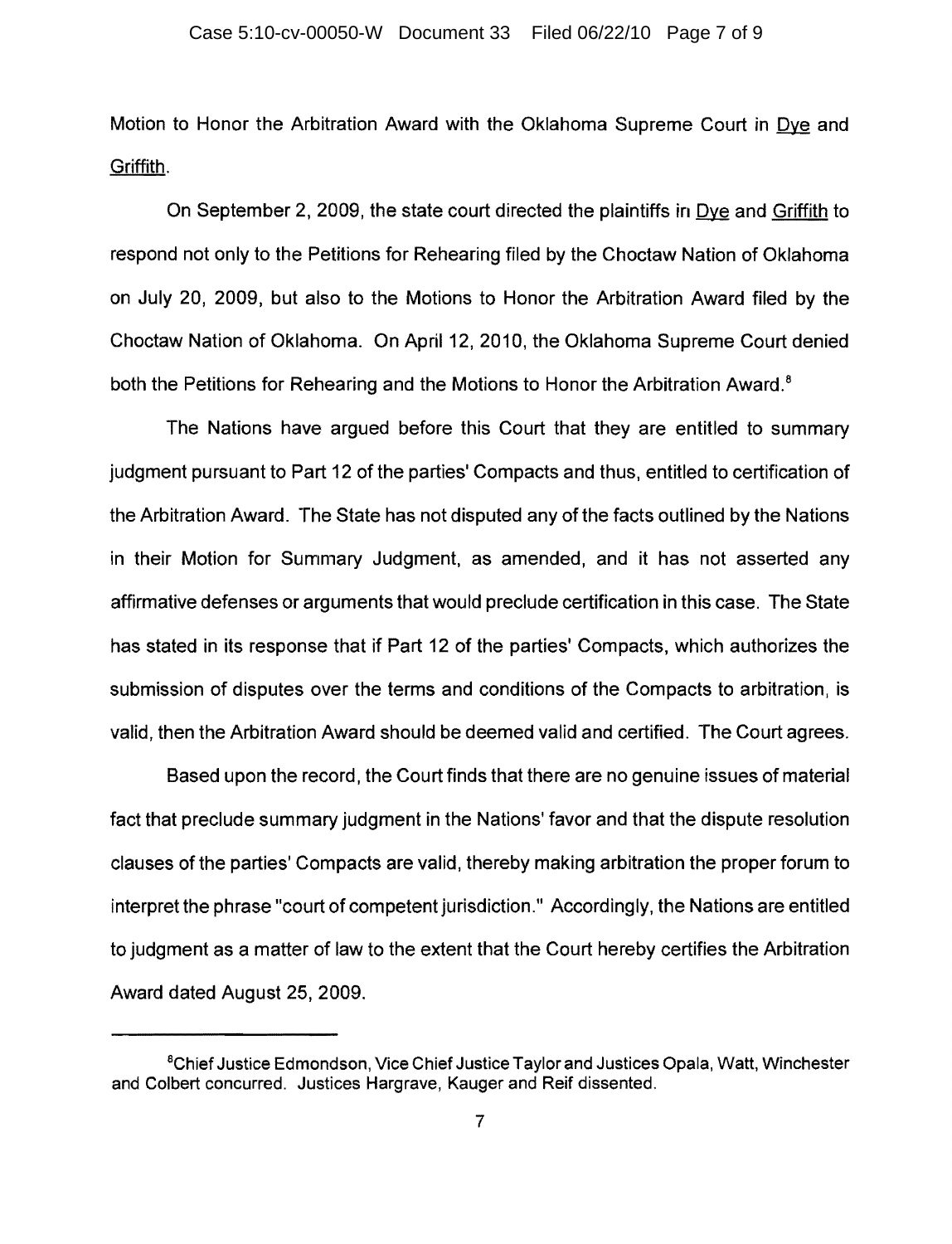The Nations have also contended that they are entitled to permanent injunctive relief to prevent further harm by the State in its continued violation of the terms of the Arbitration Award. Proof of each of four equitable factors is required before a permanent injunction may issue. A party must establish "'(1) actual success on the merits; (2) irreparable harm unless the injunction is issued; (3) the threatened injury outweighs the harm that the injunction may cause the opposing party; and (4) the injunction, if issued, will not adversely affect the public interest." Prairie Band Potawatomi Nation v. Wagnon, 476 F.3d 818, 822  $(10<sup>th</sup>$  Cir. 2007)(quoting Fisher v. Oklahoma Health Care Authority, 335 F.3d 1175, 1180  $(10^{th}$  Cir. 2003)).

Because there is no dispute among the parties that certification of the Arbitration Award is warranted, the Court finds that the Nations have shown actual success on the merits. The Court likewise finds that the remedies available at law, including monetary damages, are inadequate and that the Nations will suffer irreparable harm if the injunction does not issue. The Court further finds that the balance of equities favors the Nations and that granting an injunction as requested by the Nations will not adversely affect the public interest, since tribal forums exist for the resolution of Compact-based, Indian country tort lawsuits against the Nations. Because the factors weigh in favor of permanent injunctive relief, the Court finds that the Nations are entitled to the relief they have requested.

Accordingly, the Court

(1) GRANTS the Nations' Motion for Summary Judgment [Doc. 10] filed on April 16, 2010, and amended on April 21, 2010, see Doc. 14;

(2) in so doing, CERTIFIES the Arbitration Award dated August 25, 2009, In the Matter of the Joint Referral to Binding Arbitration by the Choctaw Nation of Oklahoma. the